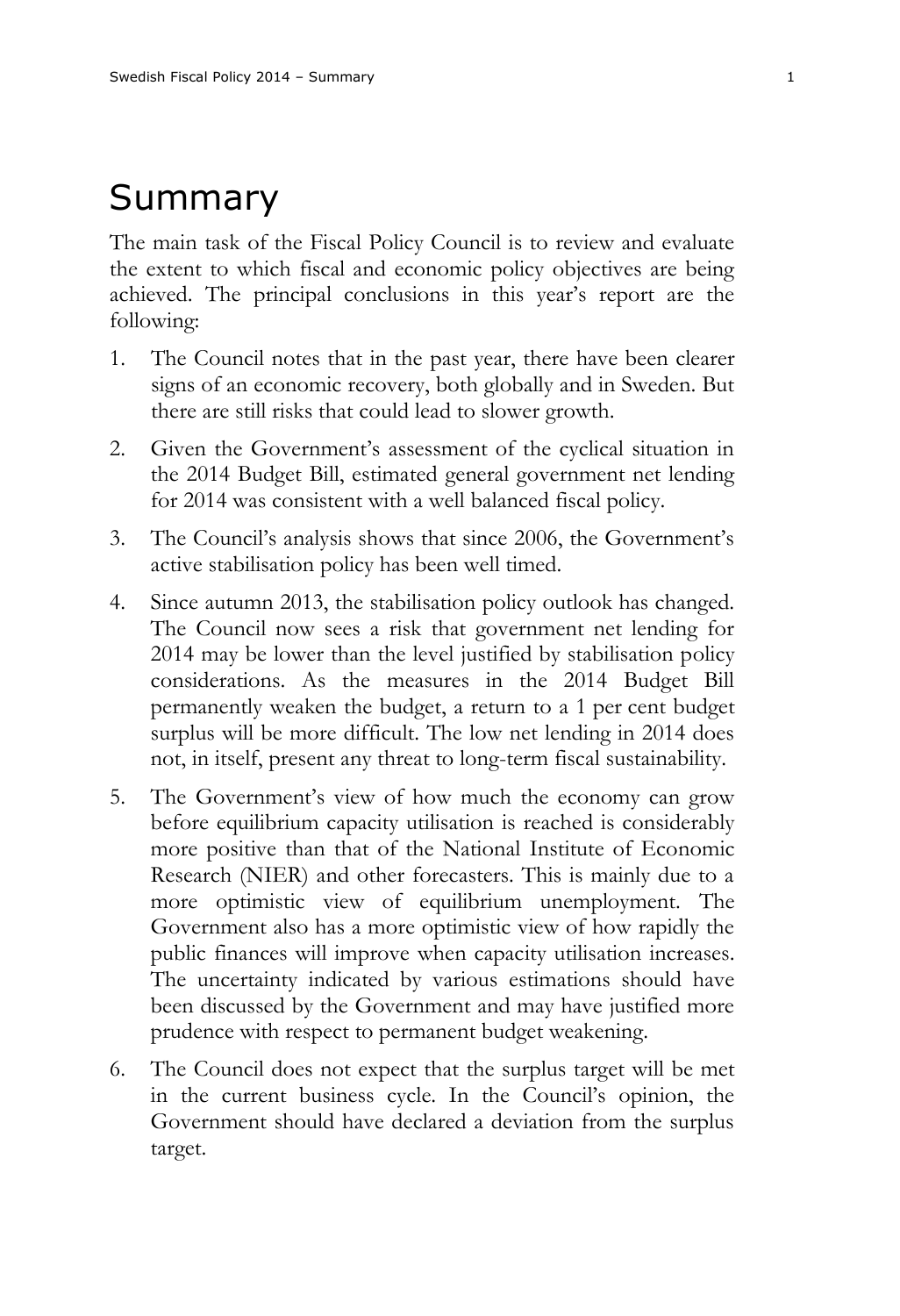- 7. The Council is also of the opinion that the deviation from the surplus target may be justified by the long and deep downturn. In such circumstances, a deviation need not damage the credibility of the surplus target. Nor is long-term fiscal sustainability threatened.
- 8. In the 2014 Spring Fiscal Policy Bill, the Government makes an explicit commitment that net lending will return to 1 per cent of GDP in 2018. The Government makes it clear that this commitment implies a very tight policy that excludes unfinanced measures and requires other budget weakening measures to be fully financed. This commitment is a valuable contribution to maintaining confidence in the fiscal framework.
- 9. The Government has on a number of occasions postponed the time when net lending is to reach 1 per cent, referring to the more protracted than expected downturn. In the 2014 Spring Fiscal Policy Bill, there is another postponement, even though the economic situation has improved more rapidly than the Government previously expected. In the Council's opinion, the Government should have provided more justification for this postponement.
- 10. The Council thinks that the link between the fiscal policy proposed and the surplus target should be made clearer. It therefore proposes that structural net lending for the current and following years be used to assess whether there is a deviation from the target. If there is a deviation, the Government should explain it and present a realistic plan for meeting the target. Such a plan should be tailored to the business cycle.
- 11. The estimates of structural net lending can and should be improved. In the Council's opinion, the estimates should be disaggregated and formulated so that the average output gap is equal to zero. Improving the estimates is absolutely essential if, as the Council recommends, structural net lending is given a key role in assessing how fiscal policy relates to the surplus target.
- 12. Estimates by the Council and NIER show that neither general government net worth nor gross debt would develop in an unacceptable way if the surplus target were reduced to zero. But a lower surplus target leads to smaller margins for tackling a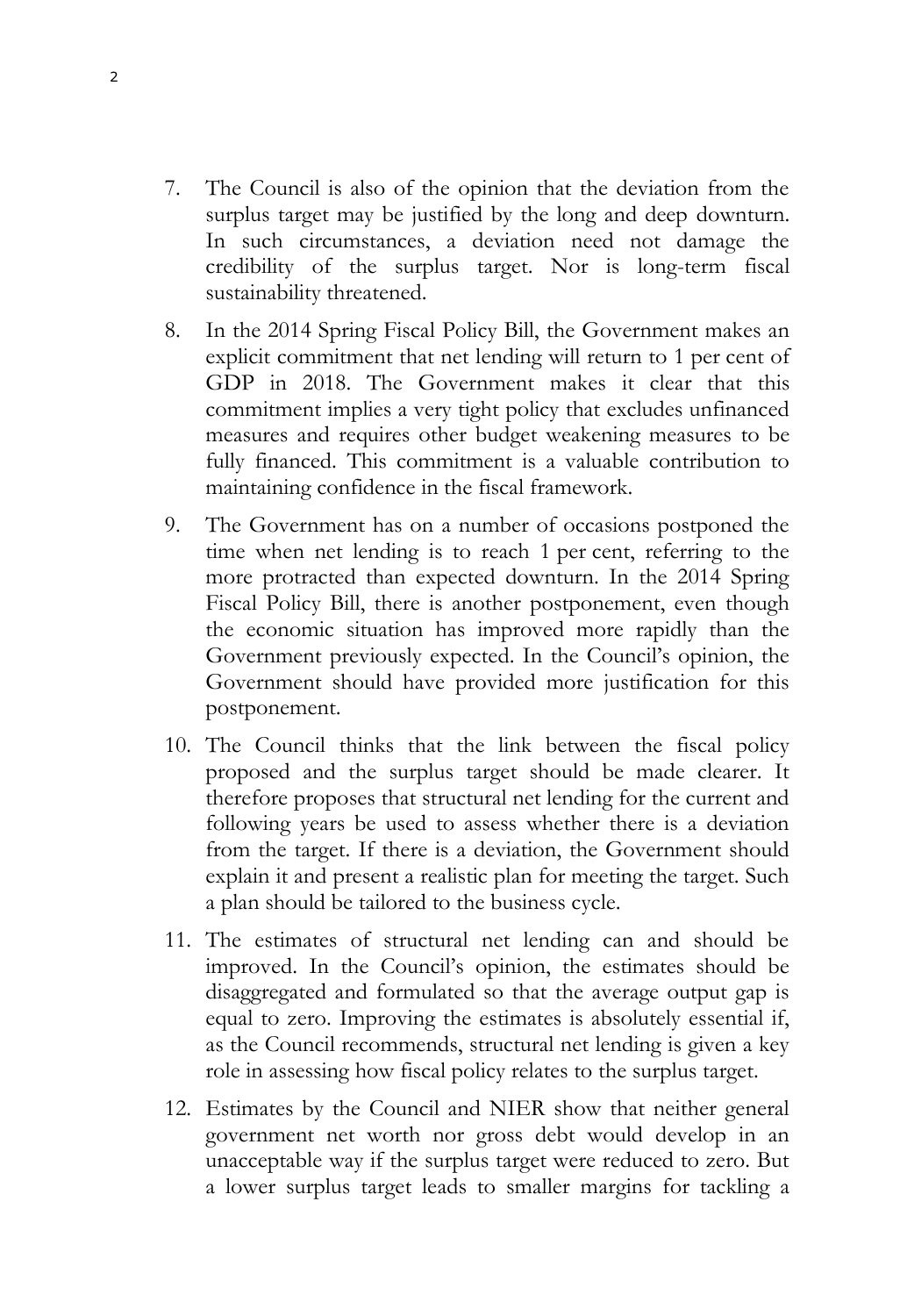sharp economic downturn. The consequences of not meeting the target also worsen if the target is lowered. Reducing the target also provides only a temporary increase in resources for higher expenditures or lower taxes. The Council's overall assessment is that the current level of the surplus target should be maintained for the time being.

- 13. The expenditure ceiling is tight for the next few years. In 2014 and 2015, there is no space beyond that needed for managing the normal variations in expenditures, and even in the following year, the space is limited. It is important to maintain adequate margins for the expenditure ceiling in order not to be forced to take short-term expenditure measures, which risk harming the effectiveness of government activities.
- 14. The Council notes that expenditures for the sickness benefit have been underestimated for the past few years. In the Council's opinion, fiscal space may be limited if sickness absence continues its rapid rise. It is the Council's view that Försäkringskassan (the Swedish Social Insurance Agency) can and should improve its forecasting methods for the sickness benefit appropriation. The Government should also report the basis for its own estimate of sickness benefit expenditures.
- 15. Labour force participation, the employment rate and the number of hours worked have grown relatively well during the downturn. This is particularly true if demographic changes are taken into account. Sound public finances have made an effective stabilisation policy possible and this has probably played a role in this growth. The Government's reforms, particularly the earned income tax credit, have also probably contributed.
- 16. Employment has not developed as positively as the labour force. Unemployment is thus higher than before the crisis. The increase in long-term unemployment is particularly worrisome. There are also indications that the percentage of unemployed who belong to vulnerable groups with job finding rates considerably below average has increased. This could lead to a permanent level of unemployment higher than the Government's forecasts for equilibrium unemployment.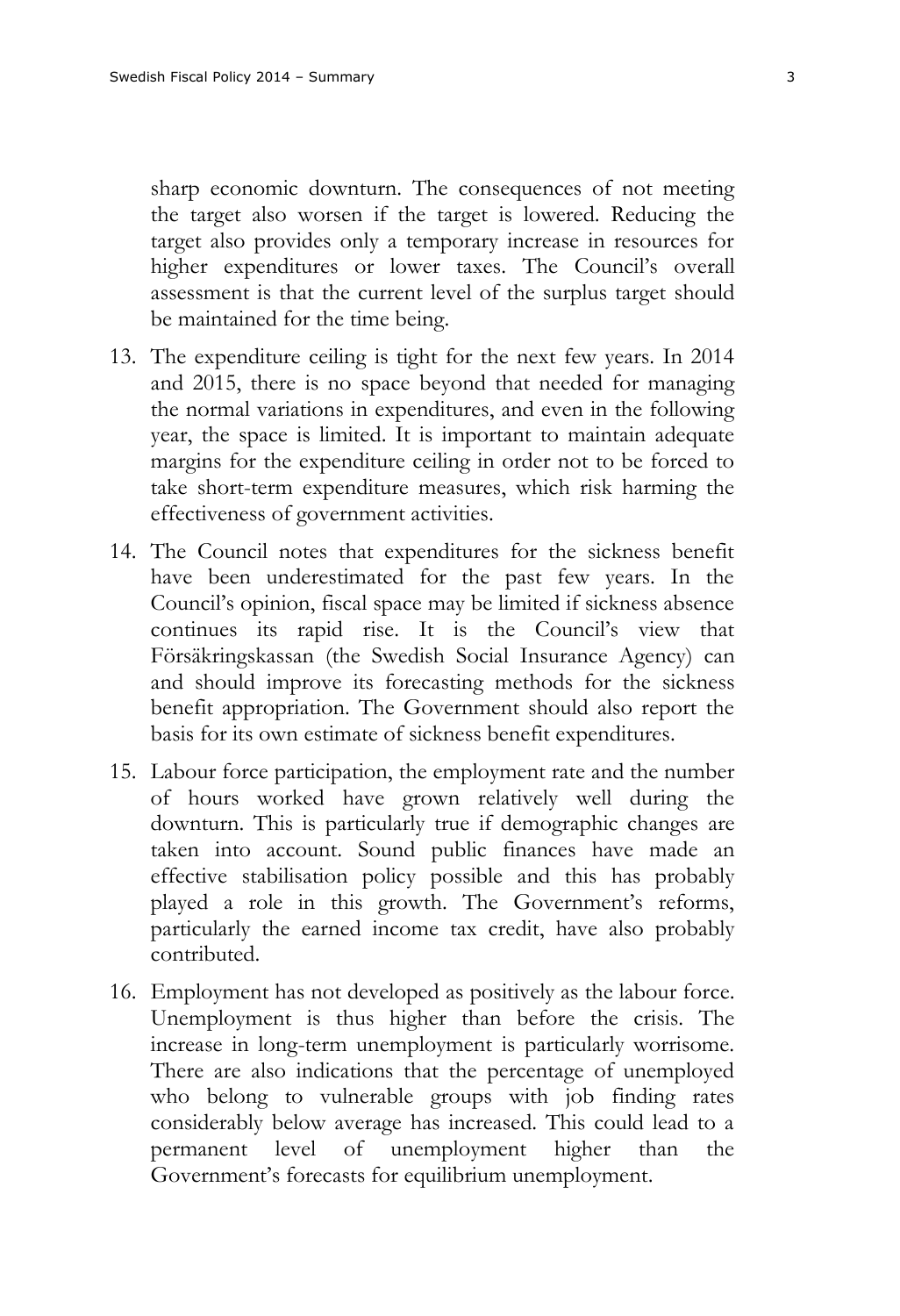- 17. The Council considers it inappropriate to use unemployment among 15–24-year-olds as a measure of young people's problems getting established in the labour market, as is often done in the public debate. In the Council's opinion, the measure of inactivity among young people that Eurostat estimates is generally a better measure of young people's difficulties entering the labour market. This measure includes young people who are not in employment or education. The share of inactive 18–24 year-olds has declined slightly since 2006.
- 18. Inactivity among young people is most common among 19–20 year-olds. This indicates that the transition between school and working life functions poorly. This suggests that the Government's support for vocational introduction for young people is a step in the right direction in making it easier for young people to enter the labour market.
- 19. Between 2006 and 2012, disposable incomes in constant prices have risen by about 13 per cent. The aggregated measure of income inequality, the Gini Coefficient, has increased marginally between 2006 and 2012. Incomes at the top and bottom of the income distribution have increased more slowly than those in the middle. This has led to less income inequality at the top of the distribution and a greater spread in the lower part of the distribution. The latter is reflected in the increase in relative poverty after 2006.
- 20. The earned income tax credit has contributed to higher average incomes for households. Analysis with the simulation model FASIT shows that the earned income tax credit has also contributed to a slight increase in the spread between the lower incomes in the income distribution and median incomes. The change is not large, but it should have been part of the Government's description of the earned income tax credit's income distribution effects.
- 21. The Council welcomes the Government's initiative to reform the housing market, but it notes that serious problems remain. Reviewing the utility value system, interest deductions, the property tax and the capital gains tax must be part of a